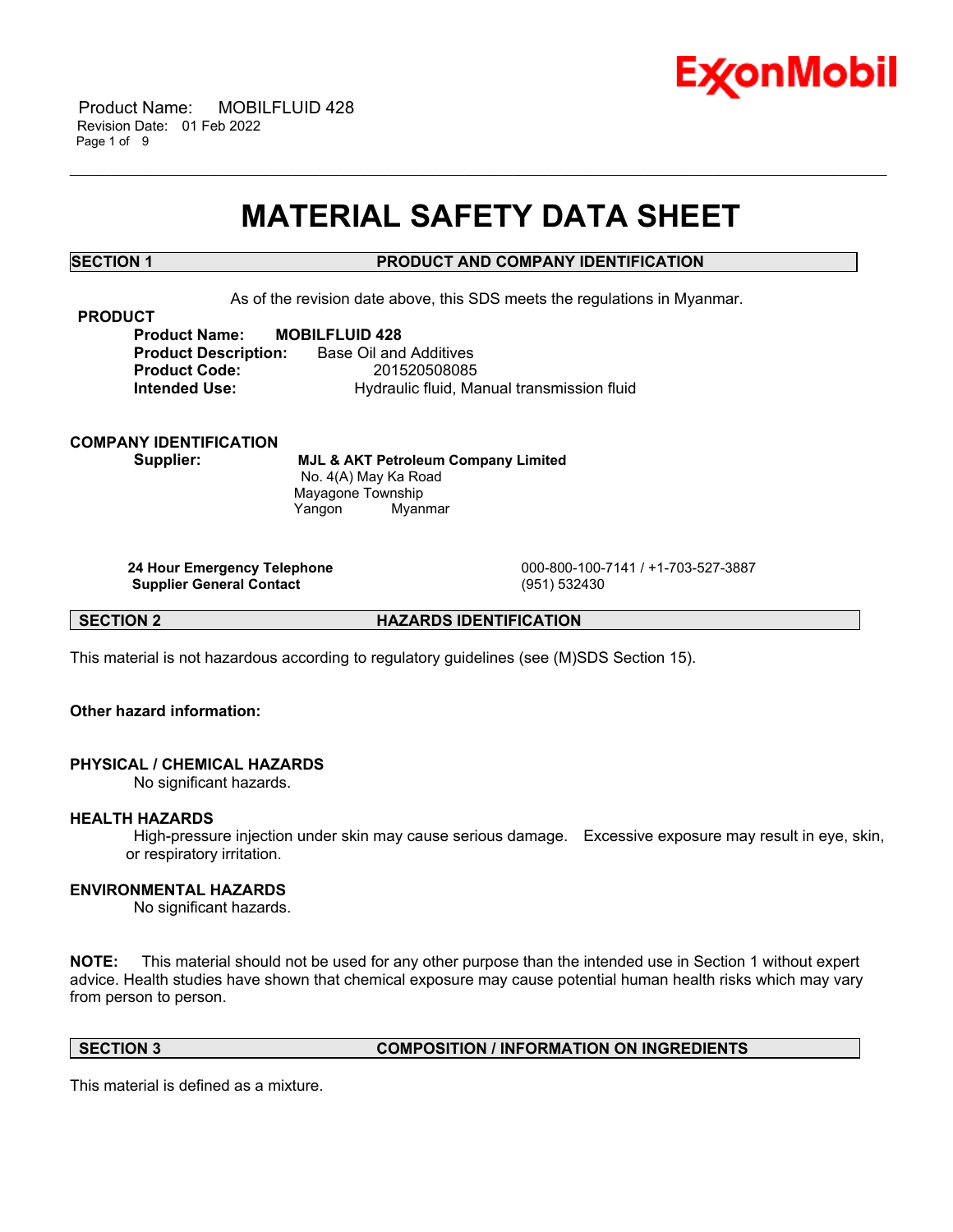

 Product Name: MOBILFLUID 428 Revision Date: 01 Feb 2022 Page 2 of 9

#### **Hazardous Substance(s) or Complex Substance(s) required for disclosure**

| Name                                     | CAS#        | Concentration* | <b>GHS Hazard Codes</b> |
|------------------------------------------|-------------|----------------|-------------------------|
| CALCIUM BRANCHED CHAIN ALKARYL SULFONATE | 68610-84-4  | $-5\%$         | H <sub>317</sub>        |
| ICALCIUM LONG CHAIN ALKARYL SULPHONATE   | 722503-68-6 | $- < 5\%$      | H <sub>317</sub>        |
| <b>ZINC ALKYLDITHIOPHOSPHATE</b>         | 68649-42-3  | $- < 2.5\%$    | H318, H401, H411        |

\_\_\_\_\_\_\_\_\_\_\_\_\_\_\_\_\_\_\_\_\_\_\_\_\_\_\_\_\_\_\_\_\_\_\_\_\_\_\_\_\_\_\_\_\_\_\_\_\_\_\_\_\_\_\_\_\_\_\_\_\_\_\_\_\_\_\_\_\_\_\_\_\_\_\_\_\_\_\_\_\_\_\_\_\_\_\_\_\_\_\_\_\_\_\_\_\_\_\_\_\_\_\_\_\_\_\_\_\_\_\_\_\_\_\_\_\_\_

\* All concentrations are percent by weight unless ingredient is a gas. Gas concentrations are in percent by volume.

| <b>SECTION 4</b> | <b>FIRST AID MEASURES</b> |
|------------------|---------------------------|
|                  |                           |

#### **INHALATION**

Remove from further exposure. For those providing assistance, avoid exposure to yourself or others. Use adequate respiratory protection. If respiratory irritation, dizziness, nausea, or unconsciousness occurs, seek immediate medical assistance. If breathing has stopped, assist ventilation with a mechanical device or use mouth-to-mouth resuscitation.

## **SKIN CONTACT**

Wash contact areas with soap and water. If product is injected into or under the skin, or into any part of the body, regardless of the appearance of the wound or its size, the individual should be evaluated immediately by a physician as a surgical emergency. Even though initial symptoms from high pressure injection may be minimal or absent, early surgical treatment within the first few hours may significantly reduce the ultimate extent of injury.

## **EYE CONTACT**

Flush thoroughly with water. If irritation occurs, get medical assistance.

#### **INGESTION**

First aid is normally not required. Seek medical attention if discomfort occurs.

#### **NOTE TO PHYSICIAN**

None

#### **SECTION 5 FIRE FIGHTING MEASURES**

#### **EXTINGUISHING MEDIA**

**Appropriate Extinguishing Media:** Use water fog, foam, dry chemical or carbon dioxide (CO2) to extinguish flames.

**Inappropriate Extinguishing Media:** Straight streams of water

#### **FIRE FIGHTING**

**Fire Fighting Instructions:** Evacuate area. Prevent run-off from fire control or dilution from entering streams, sewers or drinking water supply. Fire-fighters should use standard protective equipment and in enclosed spaces, self-contained breathing apparatus (SCBA). Use water spray to cool fire exposed surfaces and to protect personnel.

**Unusual Fire Hazards:** Pressurised mists may form a flammable mixture.

**Hazardous Combustion Products:** Aldehydes, Incomplete combustion products, Oxides of carbon, Smoke, Fume, Sulphur oxides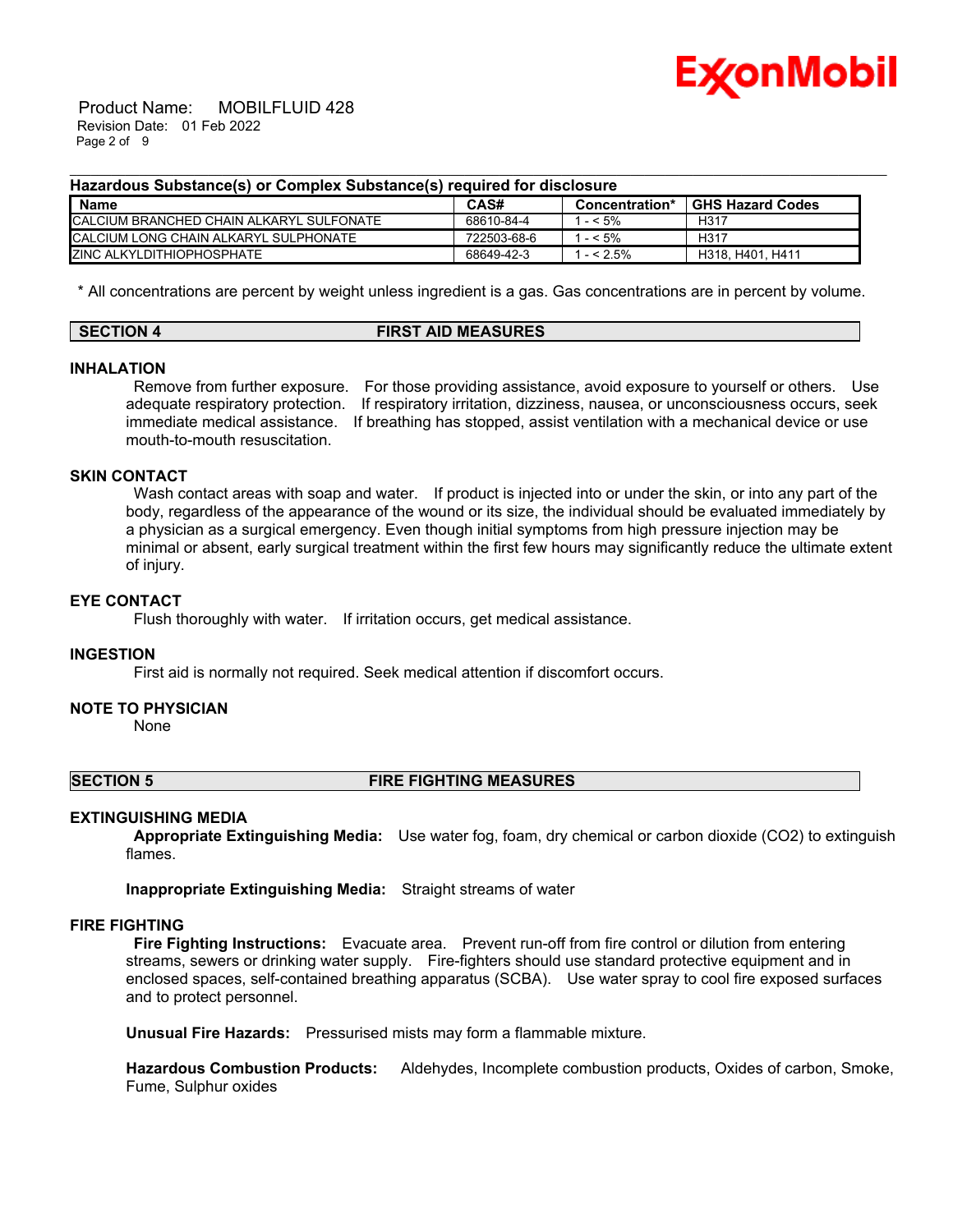

 Product Name: MOBILFLUID 428 Revision Date: 01 Feb 2022 Page 3 of 9

## **FLAMMABILITY PROPERTIES Flash Point [Method]:** >200°C (392°F) [ASTM D-92]

**Flammable Limits (Approximate volume % in air):** LEL: 0.9 UEL: 7.0 **Autoignition Temperature:** N/D

#### **SECTION 6 ACCIDENTAL RELEASE MEASURES**

#### **NOTIFICATION PROCEDURES**

In the event of a spill or accidental release, notify relevant authorities in accordance with all applicable regulations.

\_\_\_\_\_\_\_\_\_\_\_\_\_\_\_\_\_\_\_\_\_\_\_\_\_\_\_\_\_\_\_\_\_\_\_\_\_\_\_\_\_\_\_\_\_\_\_\_\_\_\_\_\_\_\_\_\_\_\_\_\_\_\_\_\_\_\_\_\_\_\_\_\_\_\_\_\_\_\_\_\_\_\_\_\_\_\_\_\_\_\_\_\_\_\_\_\_\_\_\_\_\_\_\_\_\_\_\_\_\_\_\_\_\_\_\_\_\_

#### **PROTECTIVE MEASURES**

Avoid contact with spilled material. See Section 5 for fire fighting information. See the Hazard Identification Section for Significant Hazards. See Section 4 for First Aid Advice. See Section 8 for advice on the minimum requirements for personal protective equipment. Additional protective measures may be necessary, depending on the specific circumstances and/or the expert judgment of the emergency responders.

For emergency responders: Respiratory protection: respiratory protection will be necessary only in special cases, e.g., formation of mists. Half-face or full-face respirator with filter(s) for dust/organic vapor or Self Contained Breathing Apparatus (SCBA) can be used depending on the size of spill and potential level of exposure. If the exposure cannot be completely characterized or an oxygen deficient atmosphere is possible or anticipated, SCBA is recommended. Work gloves that are resistant to hydrocarbons are recommended. Gloves made of polyvinyl acetate (PVA) are not water-resistant and are not suitable for emergency use. Chemical goggles are recommended if splashes or contact with eyes is possible. Small spills: normal antistatic work clothes are usually adequate. Large spills: full body suit of chemical resistant, antistatic material is recommended.

#### **SPILL MANAGEMENT**

**Land Spill:** Stop leak if you can do so without risk. Recover by pumping or with suitable absorbent.

**Water Spill:** Stop leak if you can do so without risk. Confine the spill immediately with booms. Warn other shipping. Remove from the surface by skimming or with suitable absorbents. Seek the advice of a specialist before using dispersants.

Water spill and land spill recommendations are based on the most likely spill scenario for this material; however, geographic conditions, wind, temperature, (and in the case of a water spill) wave and current direction and speed may greatly influence the appropriate action to be taken. For this reason, local experts should be consulted. Note: Local regulations may prescribe or limit action to be taken.

#### **ENVIRONMENTAL PRECAUTIONS**

Large Spills: Dyke far ahead of liquid spill for later recovery and disposal. Prevent entry into waterways, sewers, basements or confined areas.

## **SECTION 7 HANDLING AND STORAGE**

#### **HANDLING**

 Prevent small spills and leakage to avoid slip hazard. Material can accumulate static charges which may cause an electrical spark (ignition source). When the material is handled in bulk, an electrical spark could ignite any flammable vapors from liquids or residues that may be present (e.g., during switch-loading operations). Use proper bonding and/or earthing procedures. However, bonding and earthing may not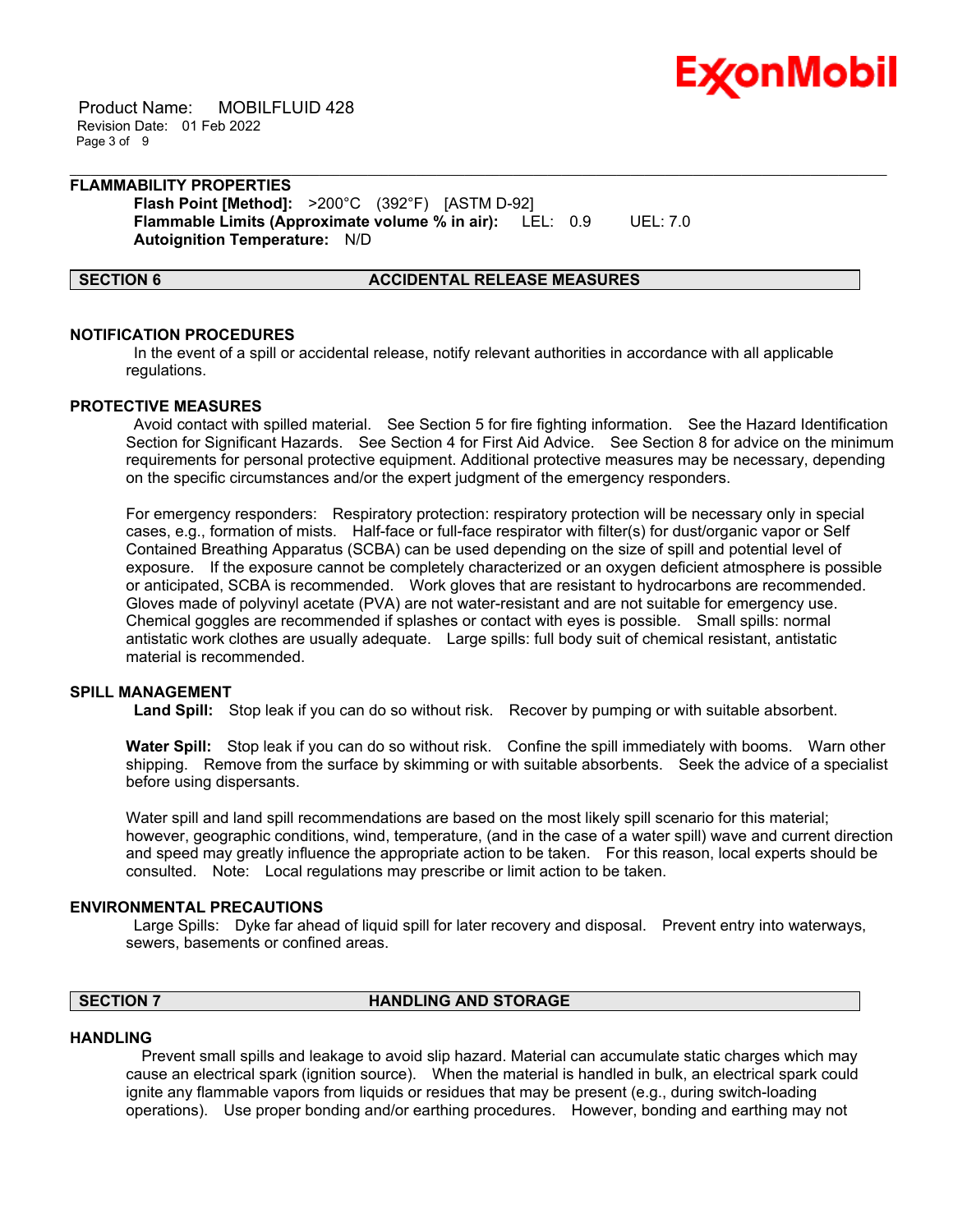

 Product Name: MOBILFLUID 428 Revision Date: 01 Feb 2022 Page 4 of 9

> eliminate the hazard from static accumulation. Consult local applicable standards for guidance. Additional references include American Petroleum Institute 2003 (Protection Against Ignitions Arising out of Static, Lightning and Stray Currents) or National Fire Protection Agency 77 (Recommended Practice on Static Electricity) or CENELEC CLC/TR 50404 (Electrostatics - Code of practice for the avoidance of hazards due to static electricity).

\_\_\_\_\_\_\_\_\_\_\_\_\_\_\_\_\_\_\_\_\_\_\_\_\_\_\_\_\_\_\_\_\_\_\_\_\_\_\_\_\_\_\_\_\_\_\_\_\_\_\_\_\_\_\_\_\_\_\_\_\_\_\_\_\_\_\_\_\_\_\_\_\_\_\_\_\_\_\_\_\_\_\_\_\_\_\_\_\_\_\_\_\_\_\_\_\_\_\_\_\_\_\_\_\_\_\_\_\_\_\_\_\_\_\_\_\_\_

**Static Accumulator:** This material is a static accumulator.

#### **STORAGE**

The type of container used to store the material may affect static accumulation and dissipation. Do not store in open or unlabelled containers. Keep away from incompatible materials.

## **SECTION 8 EXPOSURE CONTROLS / PERSONAL PROTECTION**

**Exposure limits/standards for materials that can be formed when handling this product:** When mists/aerosols can occur the following is recommended:  $5 \text{ mg/m}^3$  - ACGIH TLV (inhalable fraction).

NOTE: Limits/standards shown for guidance only. Follow applicable regulations.

#### **ENGINEERING CONTROLS**

The level of protection and types of controls necessary will vary depending upon potential exposure conditions. Control measures to consider:

No special requirements under ordinary conditions of use and with adequate ventilation.

#### **PERSONAL PROTECTION**

Personal protective equipment selections vary based on potential exposure conditions such as applications, handling practices, concentration and ventilation. Information on the selection of protective equipment for use with this material, as provided below, is based upon intended, normal usage.

**Respiratory Protection:** If engineering controls do not maintain airborne contaminant concentrations at a level which is adequate to protect worker health, an approved respirator may be appropriate. Respirator selection, use, and maintenance must be in accordance with regulatory requirements, if applicable. Types of respirators to be considered for this material include:

No special requirements under ordinary conditions of use and with adequate ventilation. Particulate

For high airborne concentrations, use an approved supplied-air respirator, operated in positive pressure mode. Supplied air respirators with an escape bottle may be appropriate when oxygen levels are inadequate, gas/vapour warning properties are poor, or if air purifying filter capacity/rating may be exceeded.

**Hand Protection:** Any specific glove information provided is based on published literature and glove manufacturer data. Glove suitability and breakthrough time will differ depending on the specific use conditions. Contact the glove manufacturer for specific advice on glove selection and breakthrough times for your use conditions. Inspect and replace worn or damaged gloves. The types of gloves to be considered for this material include:

No protection is ordinarily required under normal conditions of use. Nitrile,Viton

**Eye Protection:** If contact is likely, safety glasses with side shields are recommended.

**Skin and Body Protection:** Any specific clothing information provided is based on published literature or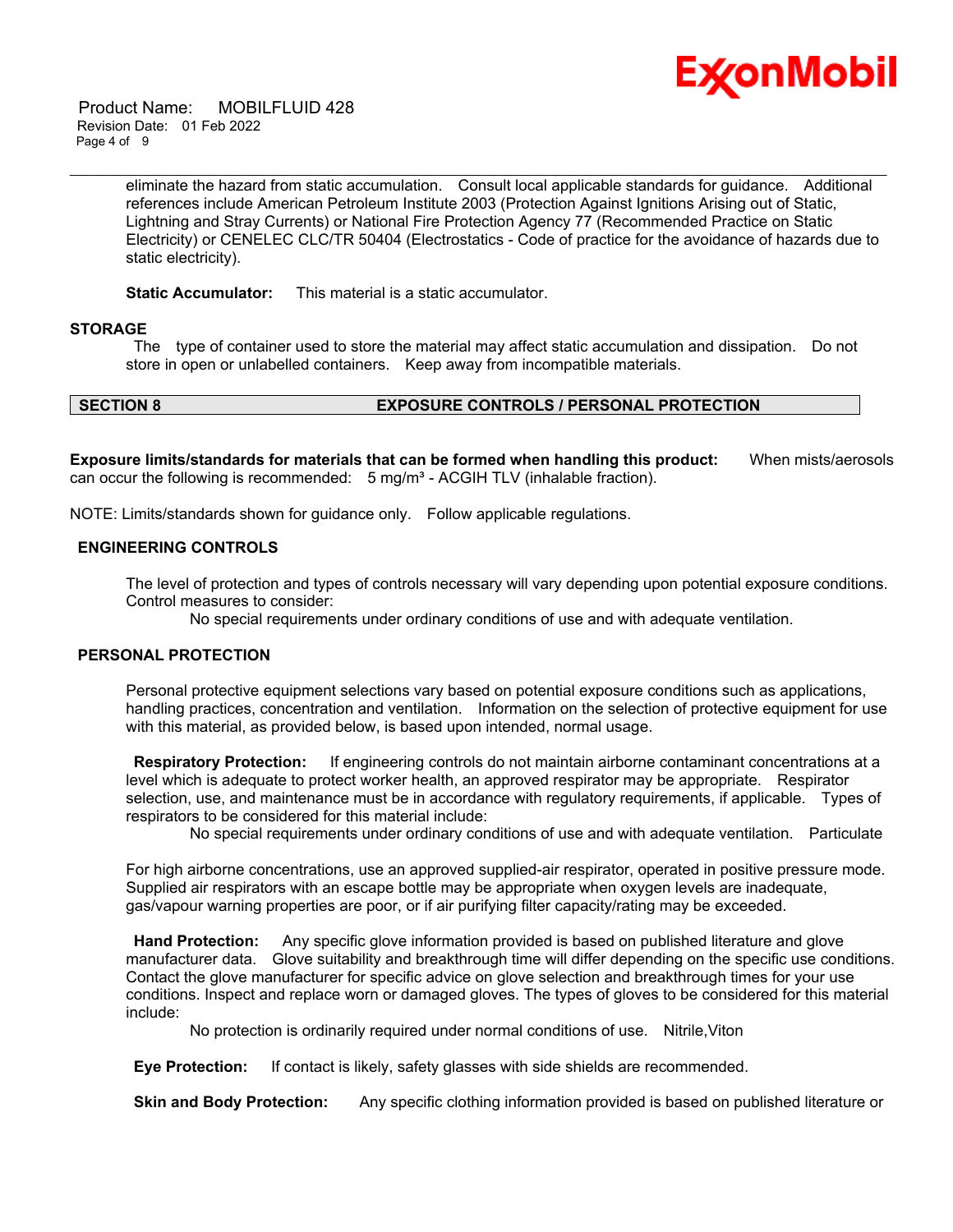

 Product Name: MOBILFLUID 428 Revision Date: 01 Feb 2022 Page 5 of 9

> manufacturer data. The types of clothing to be considered for this material include: No skin protection is ordinarily required under normal conditions of use. In accordance with good industrial hygiene practices, precautions should be taken to avoid skin contact.

\_\_\_\_\_\_\_\_\_\_\_\_\_\_\_\_\_\_\_\_\_\_\_\_\_\_\_\_\_\_\_\_\_\_\_\_\_\_\_\_\_\_\_\_\_\_\_\_\_\_\_\_\_\_\_\_\_\_\_\_\_\_\_\_\_\_\_\_\_\_\_\_\_\_\_\_\_\_\_\_\_\_\_\_\_\_\_\_\_\_\_\_\_\_\_\_\_\_\_\_\_\_\_\_\_\_\_\_\_\_\_\_\_\_\_\_\_\_

**Specific Hygiene Measures:** Always observe good personal hygiene measures, such as washing after handling the material and before eating, drinking, and/or smoking. Routinely wash work clothing and protective equipment to remove contaminants. Discard contaminated clothing and footwear that cannot be cleaned. Practice good housekeeping.

#### **ENVIRONMENTAL CONTROLS**

Comply with applicable environmental regulations limiting discharge to air, water and soil. Protect the environment by applying appropriate control measures to prevent or limit emissions.

#### **SECTION 9 PHYSICAL AND CHEMICAL PROPERTIES**

**Note: Physical and chemical properties are provided for safety, health and environmental considerations only and may not fully represent product specifications. Contact the Supplier for additional information.**

#### **GENERAL INFORMATION**

**Physical State:** Liquid **Colour:** Pale Yellow **Odour:** Characteristic **Odour Threshold:** N/D

### **IMPORTANT HEALTH, SAFETY, AND ENVIRONMENTAL INFORMATION**

**Relative Density (at 15 °C):** 0.866 **Flammability (Solid, Gas):** N/A **Flash Point [Method]:** >200°C (392°F) [ASTM D-92] **Flammable Limits (Approximate volume % in air):** LEL: 0.9 UEL: 7.0 **Autoignition Temperature:** N/D **Boiling Point / Range:** > 316°C (601°F) **Decomposition Temperature:** N/D **Vapour Density (Air = 1):** > 2 at 101 kPa **Vapour Pressure:** < 0.013 kPa (0.1 mm Hg) at 20 °C **Evaporation Rate (n-butyl acetate = 1):** N/D **pH:** N/A **Log Pow (n-Octanol/Water Partition Coefficient):** > 3.5 **Solubility in Water:** Negligible **Viscosity:** >58 cSt (58 mm2/sec) at 40ºC | >8 cSt (8 mm2/sec) at 100°C [ASTM D 445] **Oxidizing Properties:** See Hazards Identification Section.

#### **OTHER INFORMATION**

**Freezing Point:** N/D **Melting Point:** N/A **Pour Point:** -36°C (-33°F) **DMSO Extract (mineral oil only), IP-346:** < 3 %wt

#### **SECTION 10 STABILITY AND REACTIVITY**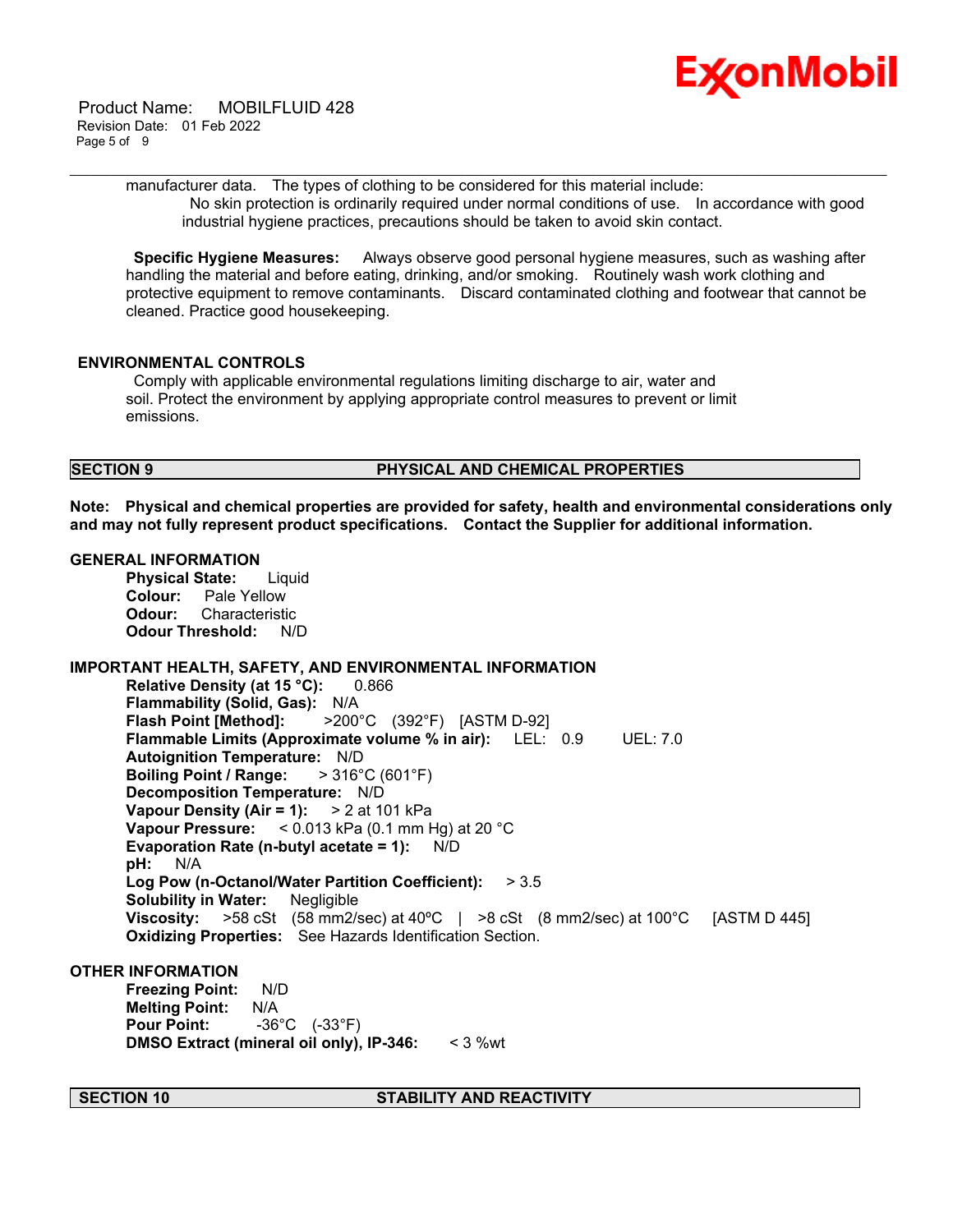

#### **STABILITY:** Material is stable under normal conditions.

**CONDITIONS TO AVOID:** Excessive heat. High energy sources of ignition.

**MATERIALS TO AVOID:** Strong oxidisers

**HAZARDOUS DECOMPOSITION PRODUCTS:** Material does not decompose at ambient temperatures.

**POSSIBILITY OF HAZARDOUS REACTIONS:** Hazardous polymerization will not occur.

#### **SECTION 11 TOXICOLOGICAL INFORMATION**

\_\_\_\_\_\_\_\_\_\_\_\_\_\_\_\_\_\_\_\_\_\_\_\_\_\_\_\_\_\_\_\_\_\_\_\_\_\_\_\_\_\_\_\_\_\_\_\_\_\_\_\_\_\_\_\_\_\_\_\_\_\_\_\_\_\_\_\_\_\_\_\_\_\_\_\_\_\_\_\_\_\_\_\_\_\_\_\_\_\_\_\_\_\_\_\_\_\_\_\_\_\_\_\_\_\_\_\_\_\_\_\_\_\_\_\_\_\_

#### **INFORMATION ON TOXICOLOGICAL EFFECTS**

| <b>Hazard Class</b>                                               | <b>Conclusion / Remarks</b>                                                                                       |  |
|-------------------------------------------------------------------|-------------------------------------------------------------------------------------------------------------------|--|
| <b>Inhalation</b>                                                 |                                                                                                                   |  |
| Acute Toxicity: No end point data for<br>material.                | Minimally Toxic. Based on assessment of the components.                                                           |  |
| Irritation: No end point data for material.                       | Negligible hazard at ambient/normal handling temperatures.                                                        |  |
| Ingestion                                                         |                                                                                                                   |  |
| Acute Toxicity: No end point data for<br>material.                | Minimally Toxic. Based on assessment of the components.                                                           |  |
| <b>Skin</b>                                                       |                                                                                                                   |  |
| Acute Toxicity: No end point data for<br>material.                | Minimally Toxic. Based on assessment of the components.                                                           |  |
| Skin Corrosion/Irritation: No end point data<br>for material.     | Negligible irritation to skin at ambient temperatures. Based on<br>assessment of the components.                  |  |
| <b>Eye</b>                                                        |                                                                                                                   |  |
| Serious Eye Damage/Irritation: No end point<br>data for material. | May cause mild, short-lasting discomfort to eyes. Based on<br>assessment of the components.                       |  |
| <b>Sensitisation</b>                                              |                                                                                                                   |  |
| Respiratory Sensitization: No end point data<br>for material.     | Not expected to be a respiratory sensitizer.                                                                      |  |
| Skin Sensitization: No end point data for<br>material.            | Not expected to be a skin sensitizer. Based on assessment of the<br>components.                                   |  |
| Aspiration: Data available.                                       | Not expected to be an aspiration hazard. Based on physico-<br>chemical properties of the material.                |  |
| Germ Cell Mutagenicity: No end point data<br>for material.        | Not expected to be a germ cell mutagen. Based on assessment of<br>the components.                                 |  |
| Carcinogenicity: No end point data for<br>material.               | Not expected to cause cancer. Based on assessment of the<br>components.                                           |  |
| Reproductive Toxicity: No end point data<br>for material.         | Not expected to be a reproductive toxicant. Based on assessment<br>of the components.                             |  |
| Lactation: No end point data for material.                        | Not expected to cause harm to breast-fed children.                                                                |  |
| <b>Specific Target Organ Toxicity (STOT)</b>                      |                                                                                                                   |  |
| Single Exposure: No end point data for<br>material.               | Not expected to cause organ damage from a single exposure.                                                        |  |
| Repeated Exposure: No end point data for<br>material.             | Not expected to cause organ damage from prolonged or repeated<br>exposure. Based on assessment of the components. |  |

### **OTHER INFORMATION For the product itself:**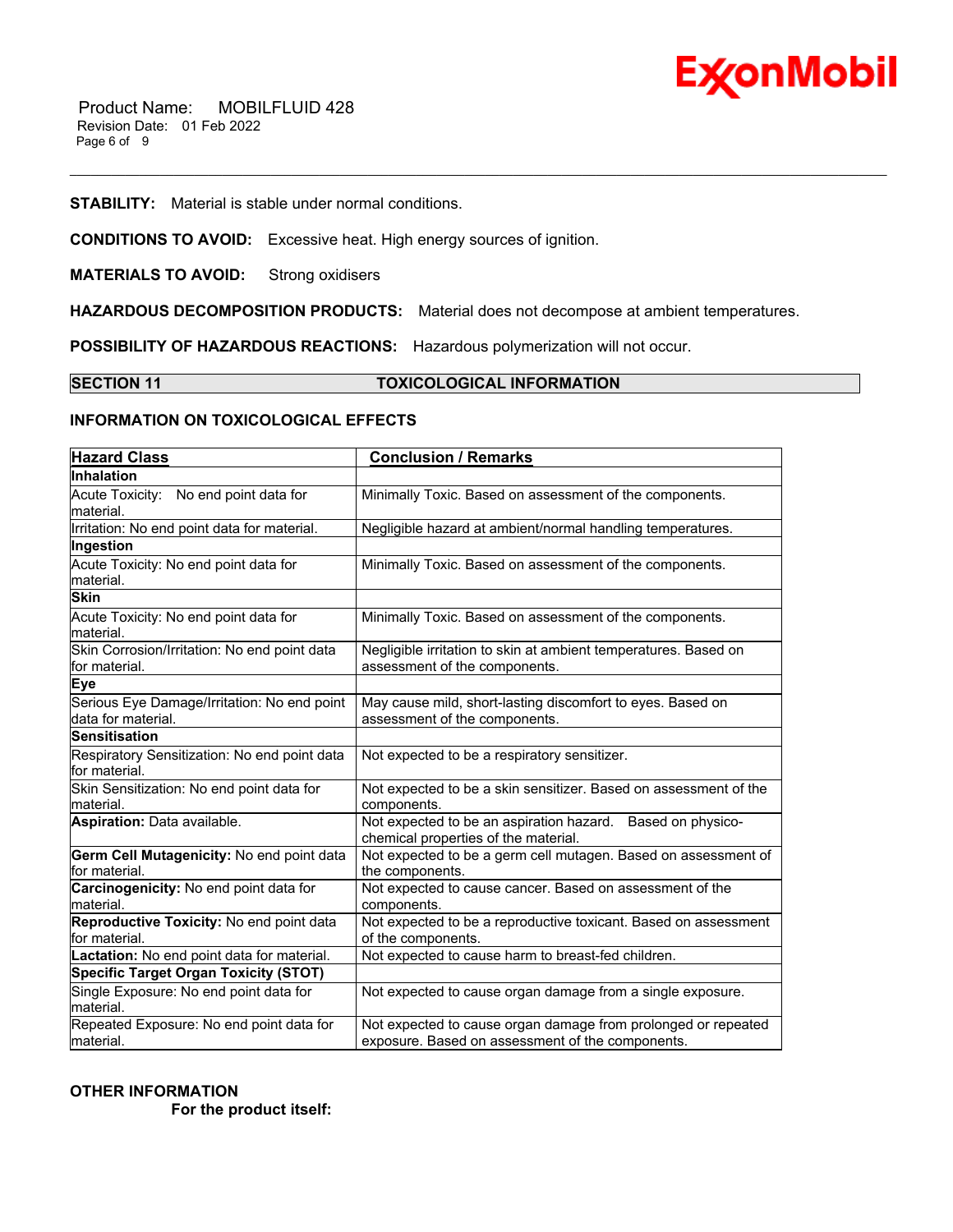# Ex⁄onMobil

 Product Name: MOBILFLUID 428 Revision Date: 01 Feb 2022 Page 7 of 9

Component concentrations in this formulation would not be expected to cause skin sensitization, based on tests of the components, this formulation, or similar formulations.

\_\_\_\_\_\_\_\_\_\_\_\_\_\_\_\_\_\_\_\_\_\_\_\_\_\_\_\_\_\_\_\_\_\_\_\_\_\_\_\_\_\_\_\_\_\_\_\_\_\_\_\_\_\_\_\_\_\_\_\_\_\_\_\_\_\_\_\_\_\_\_\_\_\_\_\_\_\_\_\_\_\_\_\_\_\_\_\_\_\_\_\_\_\_\_\_\_\_\_\_\_\_\_\_\_\_\_\_\_\_\_\_\_\_\_\_\_\_

#### **Contains:**

Base oil severely refined: Not carcinogenic in animal studies. Representative material passes IP-346, Modified Ames test, and/or other screening tests. Dermal and inhalation studies showed minimal effects; lung non-specific infiltration of immune cells, oil deposition and minimal granuloma formation. Not sensitising in test animals.

#### **IARC Classification: The following ingredients are cited on the lists below:** None.

|            | --REGULATORY LISTS SEARCHED-- |               |  |
|------------|-------------------------------|---------------|--|
| 1 = IARC 1 | $2 = IARC 2A$                 | $3 = IARC 2B$ |  |

#### **SECTION 12 ECOLOGICAL INFORMATION**

The information given is based on data for the material, components of the material, or for similar materials, through the application of bridging principals.

#### **ECOTOXICITY**

Material -- Not expected to be harmful to aquatic organisms.

#### **MOBILITY**

 Base oil component -- Low solubility and floats and is expected to migrate from water to the land. Expected to partition to sediment and wastewater solids.

## **PERSISTENCE AND DEGRADABILITY**

#### **Biodegradation:**

Base oil component -- Expected to be inherently biodegradable

#### **BIOACCUMULATION POTENTIAL**

 Base oil component -- Has the potential to bioaccumulate, however metabolism or physical properties may reduce the bioconcentration or limit bioavailability.

### **SECTION 13 DISPOSAL CONSIDERATIONS**

Disposal recommendations based on material as supplied. Disposal must be in accordance with current applicable laws and regulations, and material characteristics at time of disposal.

#### **DISPOSAL RECOMMENDATIONS**

Product is suitable for burning in an enclosed controlled burner for fuel value or disposal by supervised incineration at very high temperatures to prevent formation of undesirable combustion products.

**Empty Container Warning** Empty Container Warning (where applicable): Empty containers may contain residue and can be dangerous. Do not attempt to refill or clean containers without proper instructions. Empty drums should be completely drained and safely stored until appropriately reconditioned or disposed. Empty containers should be taken for recycling, recovery, or disposal through suitably qualified or licensed contractor and in accordance with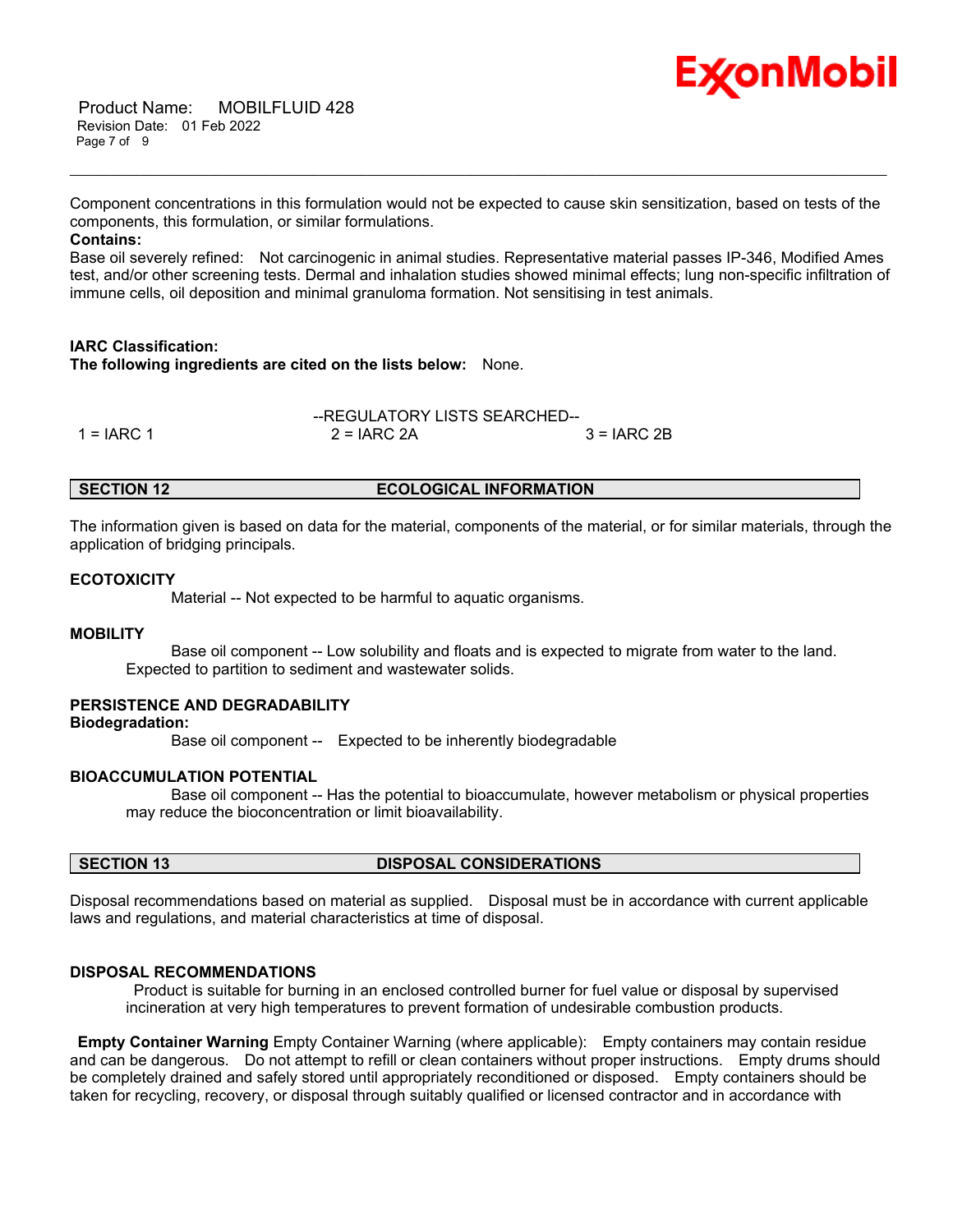

 Product Name: MOBILFLUID 428 Revision Date: 01 Feb 2022 Page 8 of 9

governmental regulations. DO NOT PRESSURISE, CUT, WELD, BRAZE, SOLDER, DRILL, GRIND, OR EXPOSE SUCH CONTAINERS TO HEAT, FLAME, SPARKS, STATIC ELECTRICITY, OR OTHER SOURCES OF IGNITION. THEY MAY EXPLODE AND CAUSE INJURY OR DEATH.

\_\_\_\_\_\_\_\_\_\_\_\_\_\_\_\_\_\_\_\_\_\_\_\_\_\_\_\_\_\_\_\_\_\_\_\_\_\_\_\_\_\_\_\_\_\_\_\_\_\_\_\_\_\_\_\_\_\_\_\_\_\_\_\_\_\_\_\_\_\_\_\_\_\_\_\_\_\_\_\_\_\_\_\_\_\_\_\_\_\_\_\_\_\_\_\_\_\_\_\_\_\_\_\_\_\_\_\_\_\_\_\_\_\_\_\_\_\_

#### **SECTION 14 TRANSPORT INFORMATION**

- **LAND** : Not Regulated for Land Transport
- **SEA (IMDG):** Not Regulated for Sea Transport according to IMDG-Code

**Marine Pollutant:** No

**AIR (IATA):** Not Regulated for Air Transport

#### **SECTION 15 REGULATORY INFORMATION**

**This material is not considered hazardous according to the Prevention of Hazard from Chemical and Related Substances Rules.**

#### **REGULATORY STATUS AND APPLICABLE LAWS AND REGULATIONS**

**Listed or exempt from listing/notification on the following chemical inventories :** AIIC, DSL, ENCS, ISHL, KECI, PICCS, TCSI, TSCA

#### **SECTION 16 OTHER INFORMATION**

#### **N/D = Not determined, N/A = Not applicable**

**KEY TO THE H-CODES CONTAINED IN SECTION 3 OF THIS DOCUMENT (for information only):**

- H317: May cause allergic skin reaction; Skin Sensitisation, Cat 1
- H318: Causes serious eye damage; Serious Eye Damage/Irr, Cat 1

H401: Toxic to aquatic life; Acute Env Tox, Cat 2

H411: Toxic to aquatic life with long lasting effects; Chronic Env Tox, Cat 2

#### **THIS MATERIAL SAFETY DATA SHEET CONTAINS THE FOLLOWING REVISIONS:** No revision information

----------------------------------------------------------------------------------------------------------------------------------------------------- The information and recommendations contained herein are, to the best of ExxonMobil's knowledge and belief, accurate and reliable as of the date issued. You can contact ExxonMobil to insure that this document is the most current available from ExxonMobil. The information and recommendations are offered for the user's consideration and examination. It is the user's responsibility to satisfy itself that the product is suitable for the intended use. If buyer repackages this product, it is the user's responsibility to insure proper health, safety and other necessary information is included with and/or on the container. Appropriate warnings and safe-handling procedures should be provided to handlers and users. Alteration of this document is strictly prohibited. Except to the extent required by law, republication or retransmission of this document, in whole or in part, is not permitted. The term, "ExxonMobil" is used for convenience, and may include any one or more of ExxonMobil Chemical Company, Exxon Mobil Corporation, or any affiliates in which they directly or indirectly hold any interest.